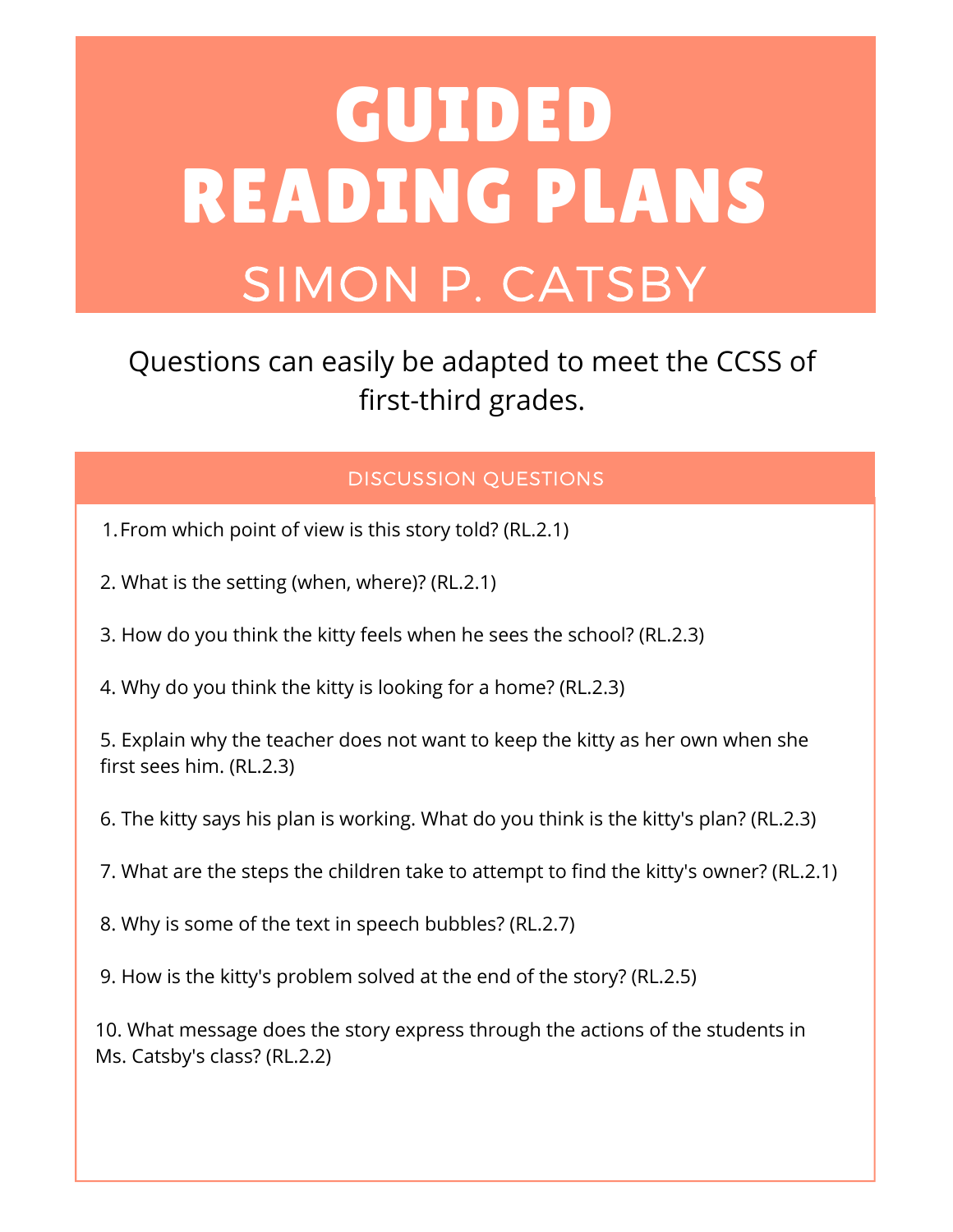## FIGURATIVE LANGUAGE & LITERARY DEVICES

## SIMON P. CATSBY

#### **Alliteration**

- When a series of words begins with the same sound
- Examples from the story:
	- p. 1 Curious kitty
	- p. 1 Daily dose
	- p. 1 Feline freedom
	- p. 3 Plan pounced
	- p. 7 Twitching tail

#### **Pun**

- A play on words for a humorous effect
- Examples from the story:
	- p. 2 furever home
	- p. 5 pawful mistake
	- p. 11 kitten around
	- p. 16 purrfectly content
	- p. 17 fur real

### **Simile**

- A comparison of two unlike objects using the words "like" or "as"
- Examples from the story:
	- p. 7 "as still as a statue"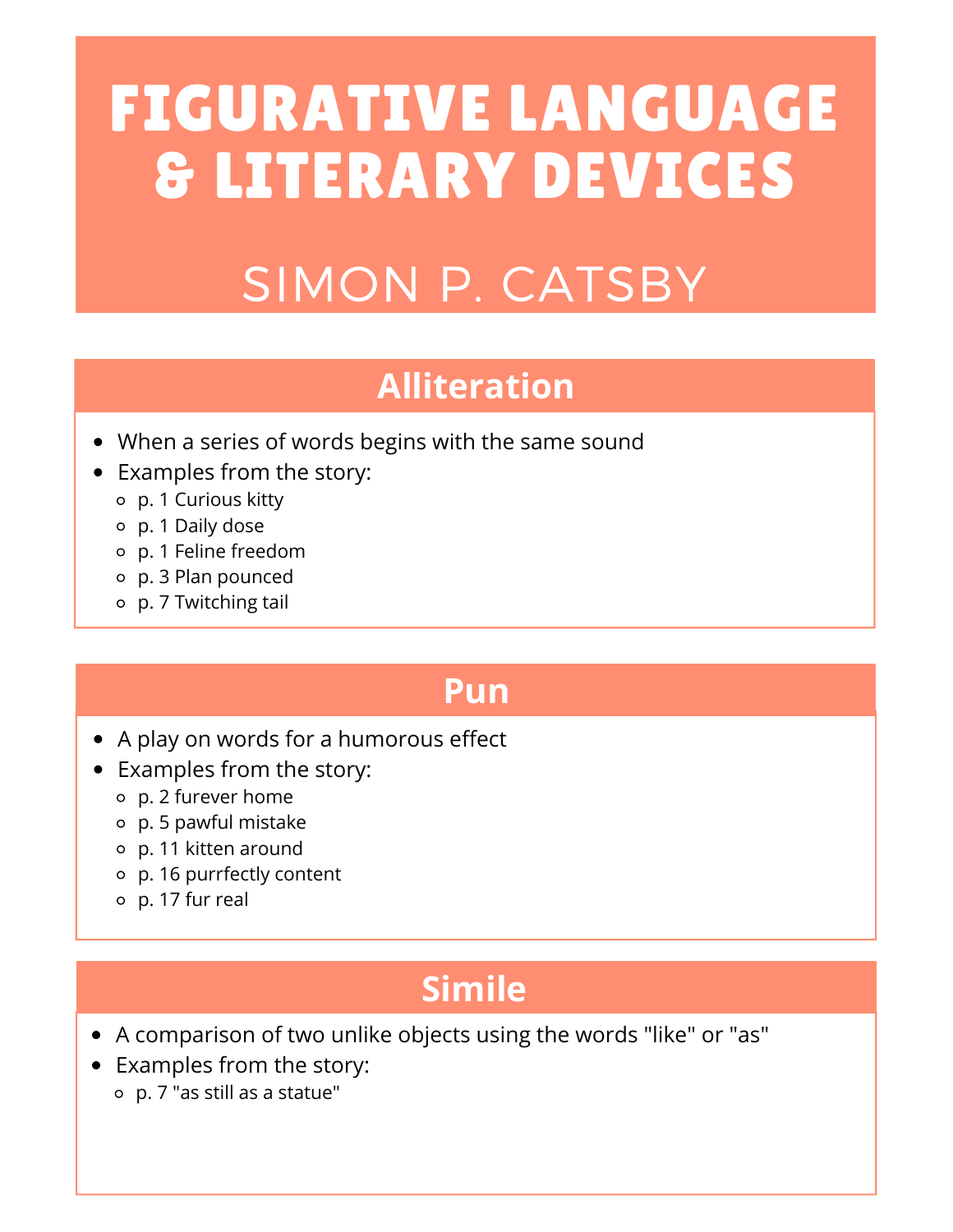## 7 [HABITS](https://www.leaderinme.org/the-7-habits-of-happy-kids/) OF HAPPY KIDS Sean [Covey](https://www.leaderinme.org/the-7-habits-of-happy-kids/)

## SIMON P. CATSBY

### **Habit 4**

**Think Win-Win**: Everyone can win

From *The Leader In Me* website:

"I balance courage for getting what I want with consideration for what others want. I make deposits in others' Emotional Bank Accounts (EBA). When conflicts arise, I look for third alternatives."

From the book:

The students in Ms. Catsby's class problem solve together to find a solution. They consider other people's feelings (trying to find out if someone lost the kitty), depositing kindness into others' EBA. They try to think of ways to help everyone to be happy (Ms. Catsby, the kitty, the neighbors).

- Discuss: You are spending the night at a friend's house. You want to watch a movie, but your friend wants to play a game. Come up with a plan to make everyone happy.
- Brainstorm: How can you be a problem solver at school?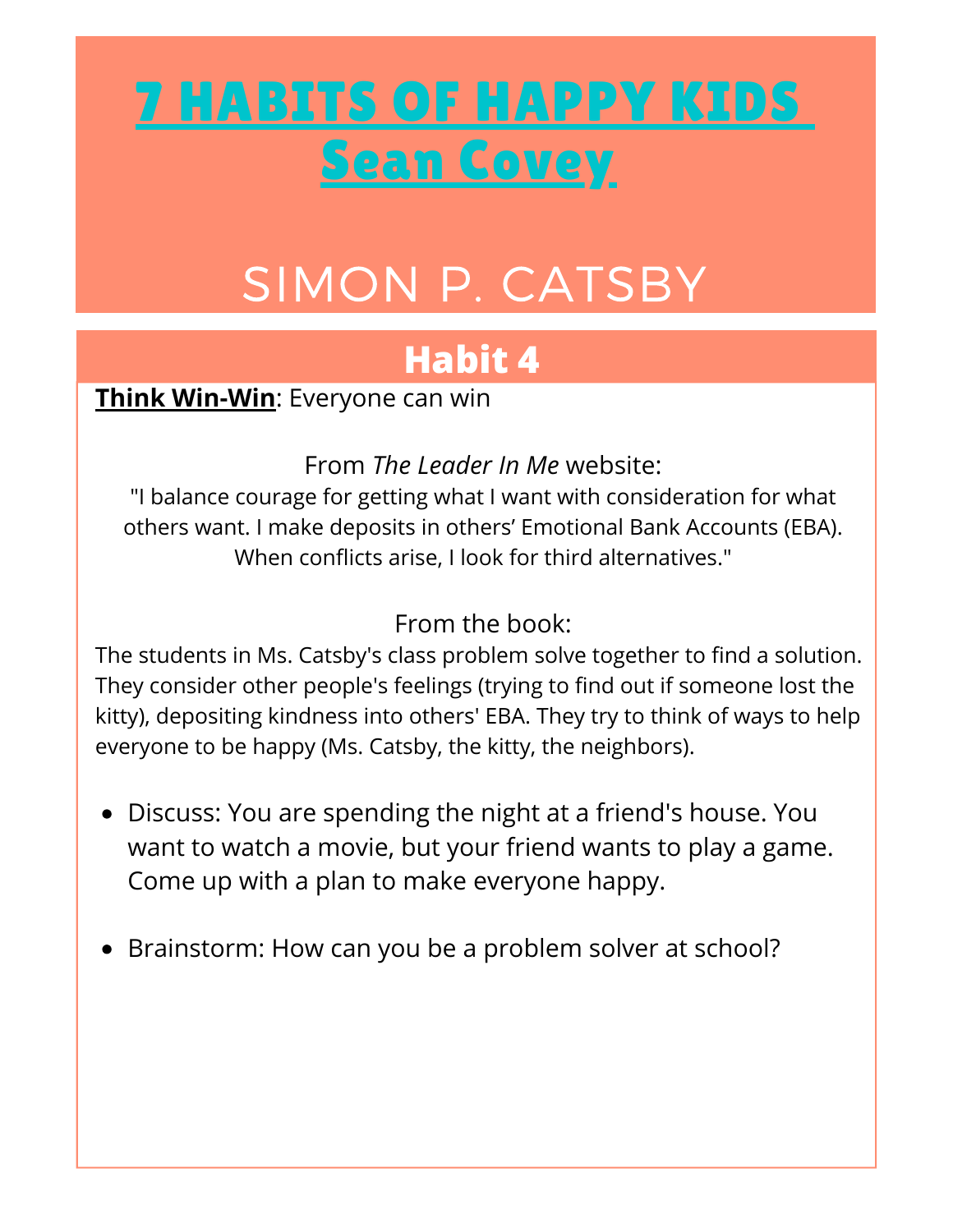## 7 [HABITS](https://www.leaderinme.org/the-7-habits-of-happy-kids/) OF HAPPY KIDS Sean [Covey](https://www.leaderinme.org/the-7-habits-of-happy-kids/)

## SIMON P. CATSBY

### **Habit 6**

**Synergize**: Together is better!

From *The Leader In Me*:

"I value other people's strengths and learn from them. I get along well with others, even people who are different than me. I work well in groups. I seek out other people's ideas to solve problems because I know that by teaming with others we can create better solutions than anyone of us can alone. I am humble."

From the book:

The students in Ms. Catsby's class work together as a team when they brainstorm ideas of what to do with the kitty. **Habit 6**

- Activity: (Divide students into groups of 3-4) How many words can you make using the letters in "Simon P. Catsby"?
- Discuss: Why is it better to synergize rather than working alone?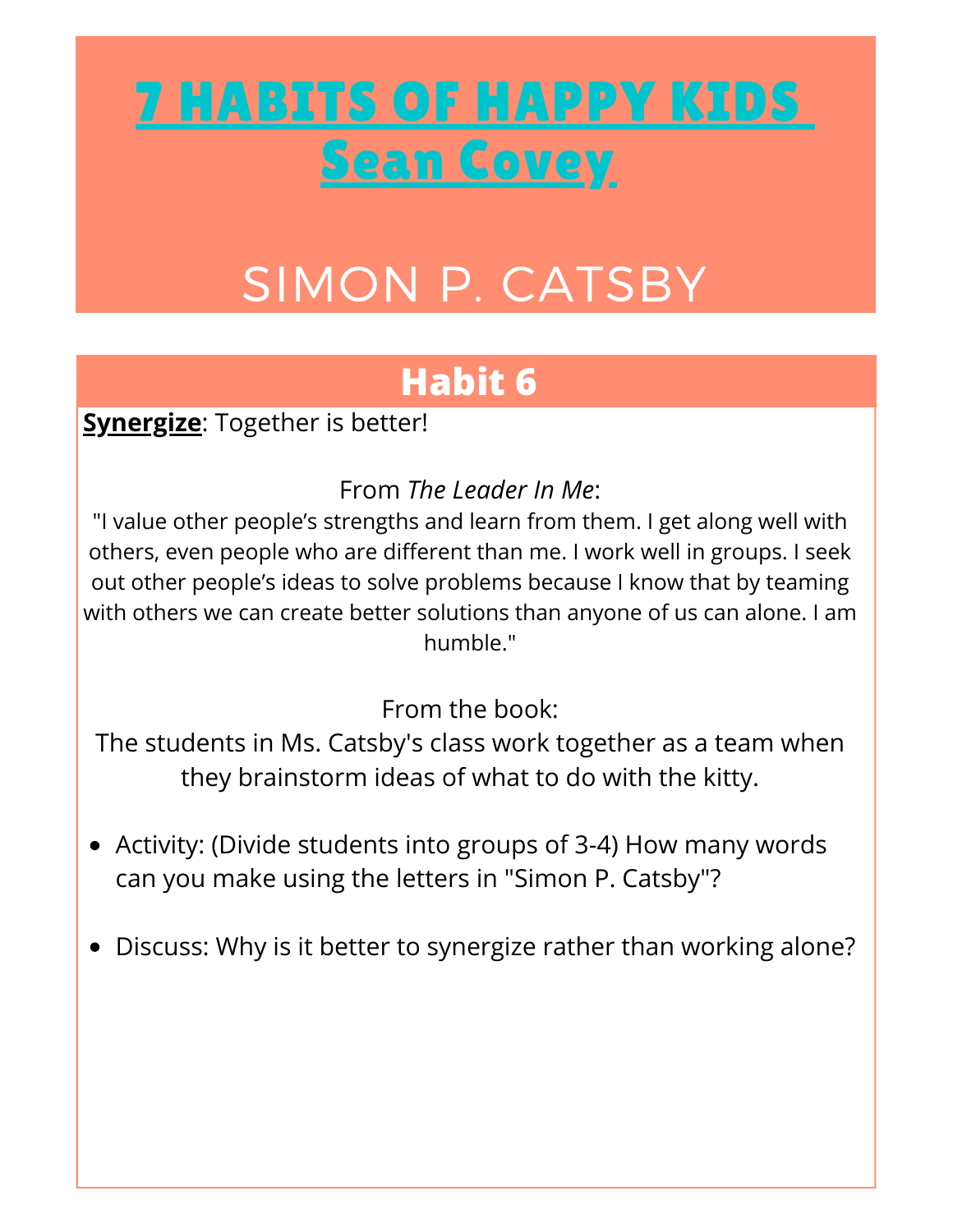# LOST & FOUND

## SIMON P. CATSBY

#### CREATE A POSTER

Pretend you found a cat or dog in your neighborhood. You would like to find the owner. Create a poster that you could hang around your neighborhood advertising the animal you found. Draw a picture of what the animal looks like. In your written description, include important details that would alert the owner to their lost pet.

- Breed of the animal, if known
- Size
- $\circ$  Color of fur
- o Color of eyes
- Whether or not animal was wearing a collar
- o Distinctive features (white spot on chest, floppy ears, etc.)
- $\circ$  Date you found the animal
- Location the animal was found
- $\circ$  Contact information so the owner can reach you